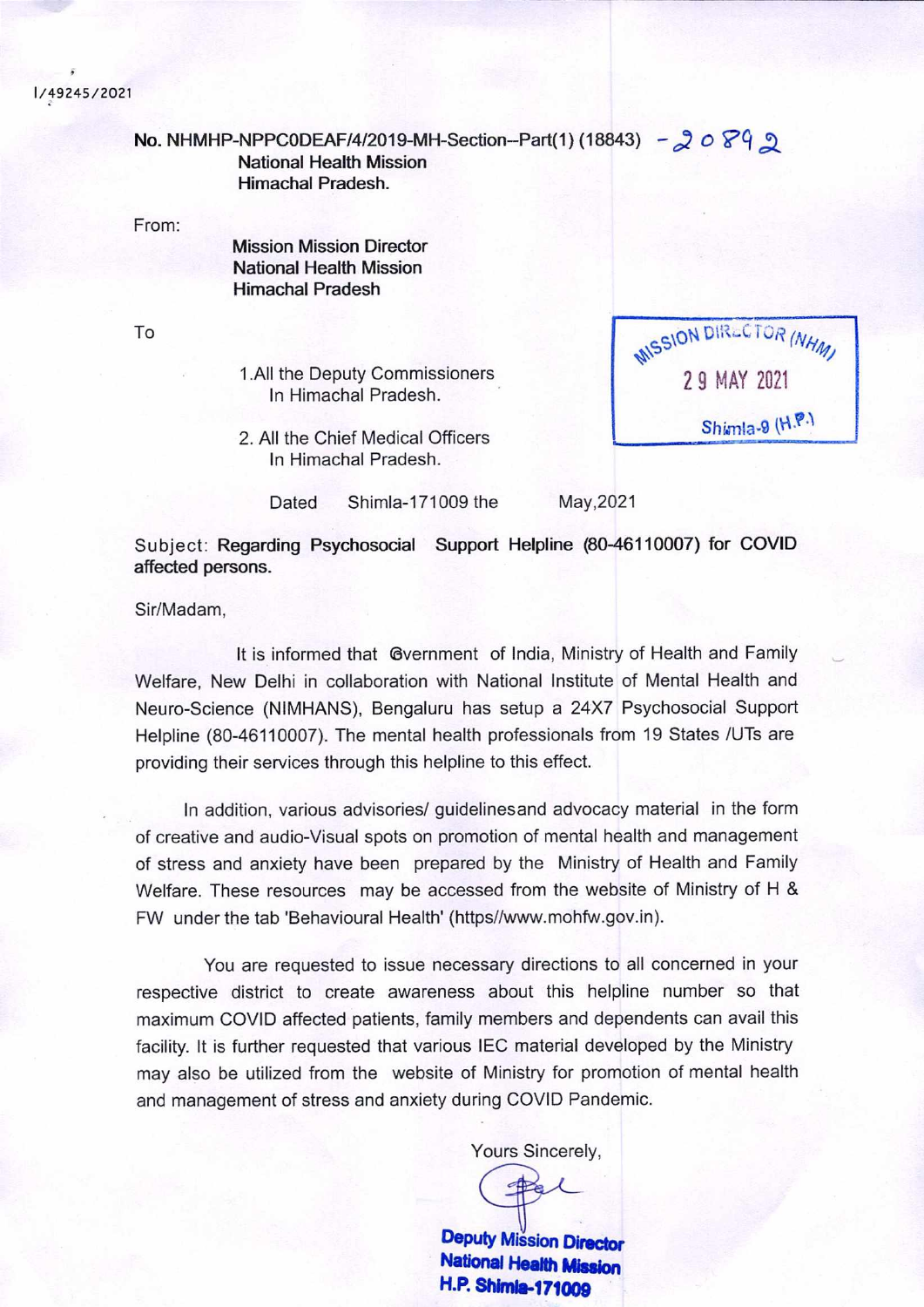

**Shimla-9 (H.P.)** Deputy Mission Director National Health Mission Himachal Pradesh.

Endst. No. as above dated Shimla-171009 the May, 2021

Copy to:

- 1. The Secretary(Health) to the Government of Himachal Pradesh for favour of information please.
- 2. The Director of Health Services, Himachal Pradesh for favour of information please.

 $9114$ 

Deputy Mission Director National Health Mission Himachal Pradesh.